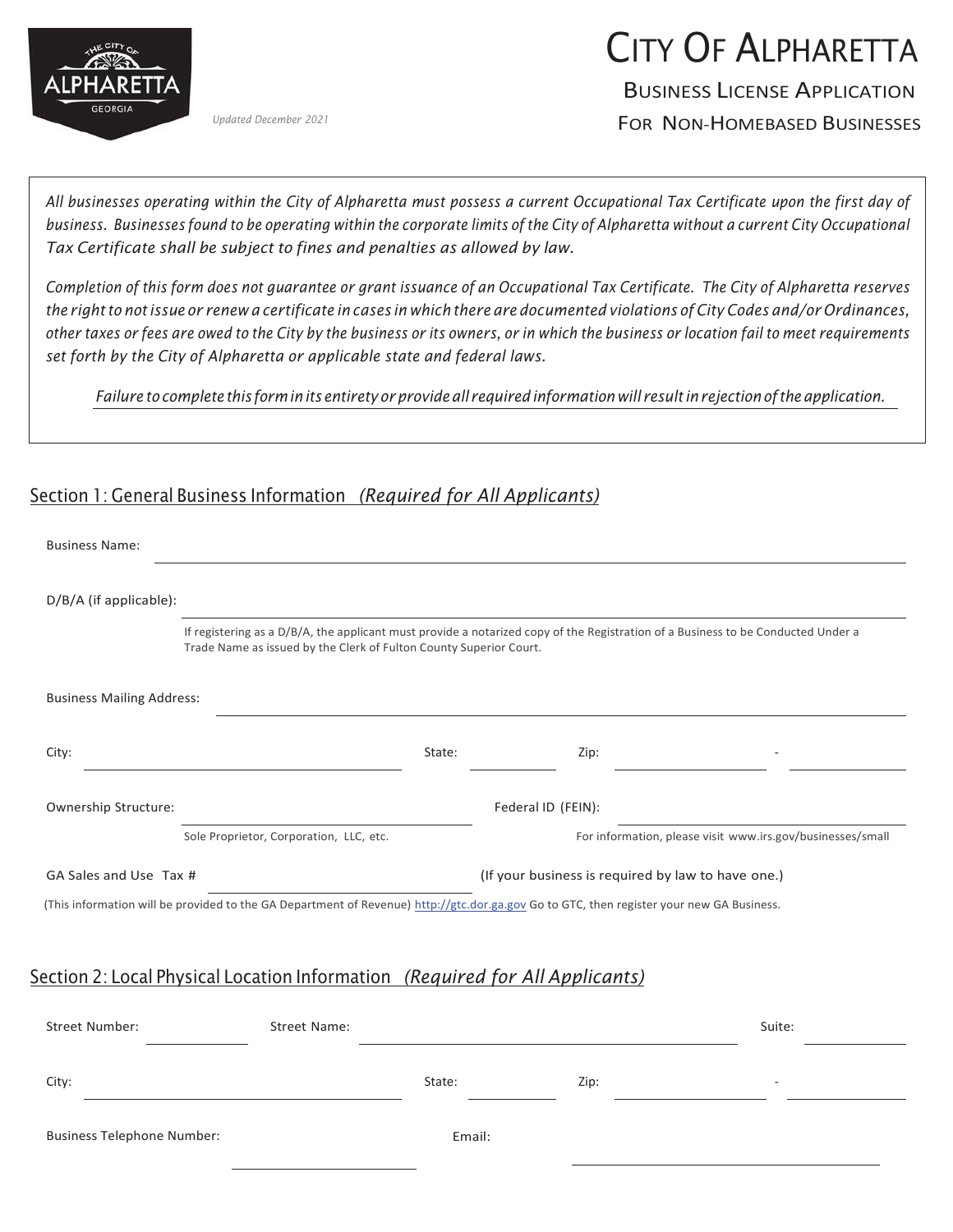# Section 3: Description Of Business Activity At This Location *(Required for All Applicants)*

| The 6-digit NAICS Code for this business is:                                                  |                                                                               |                                       |
|-----------------------------------------------------------------------------------------------|-------------------------------------------------------------------------------|---------------------------------------|
|                                                                                               | For 2007 definitions of NAICS Codes please visit http://www.census.gov/naics/ |                                       |
|                                                                                               |                                                                               |                                       |
| Business services and classification. Please select all that apply (minimum of one required). |                                                                               |                                       |
| Agricultural                                                                                  | Arts / Entertainment / Recreation                                             | Banking / Wealth Management           |
| Construction                                                                                  | <b>Educational Services</b>                                                   | Finance / Insurance                   |
| Health Care / Social Assistance                                                               | Hotel / Motel                                                                 | Manufacturing / Distribution          |
| Non-Profit / Charity Organization                                                             | Professional/Management Services                                              | Real Estate / Rental / Leasing        |
| Research & Development Center                                                                 | Restaurant / Food Service                                                     | <b>Retail Trade</b>                   |
| Transportation / Warehousing                                                                  | <b>Wholesale Trade</b>                                                        |                                       |
| (Please specify)<br>Other                                                                     |                                                                               |                                       |
|                                                                                               |                                                                               |                                       |
|                                                                                               |                                                                               |                                       |
| Technology Industries (Please identify industry sector):                                      |                                                                               |                                       |
| Aircraft / Aerospace                                                                          | Automotive                                                                    | Biotechnology / Pharmaceuticals       |
|                                                                                               |                                                                               |                                       |
| Communications Equipment                                                                      | Biotechnology / Pharmaceuticals                                               | Data Center / Virtual Hosting         |
| <b>Electrical Engineering</b>                                                                 | Electrical Machinery / Apparatus                                              | Financial Technology (FinTech)        |
| <b>Information Systems</b>                                                                    | IT Services / Consulting                                                      | Logistics/Supply Chain/Transportation |
| Medical / Medical Devices                                                                     | Mobility / Application Development                                            | Nanotechnology                        |
| Photonics                                                                                     | Robotics                                                                      | Software Development                  |
| Telecommunications                                                                            | (Please specify)<br>Other                                                     |                                       |
|                                                                                               |                                                                               |                                       |

#### Section 4: Owner Information *(Required for All Applicants)*

*Corporations and partnerships must provide the names of all officers or partners, their titles, mailing addresses, and telephone numbers on a separate sheet of paper and attach same to this application.*

| Owner Name:                                                        |                | Driver's License #:              |
|--------------------------------------------------------------------|----------------|----------------------------------|
| <b>Owner's Address:</b>                                            |                |                                  |
| City:                                                              | State:         | Zip:<br>$\overline{\phantom{0}}$ |
| Owner's Telephone:<br>$\sim$ 100 $\mu$<br>$\overline{\phantom{a}}$ | Owner's Email: |                                  |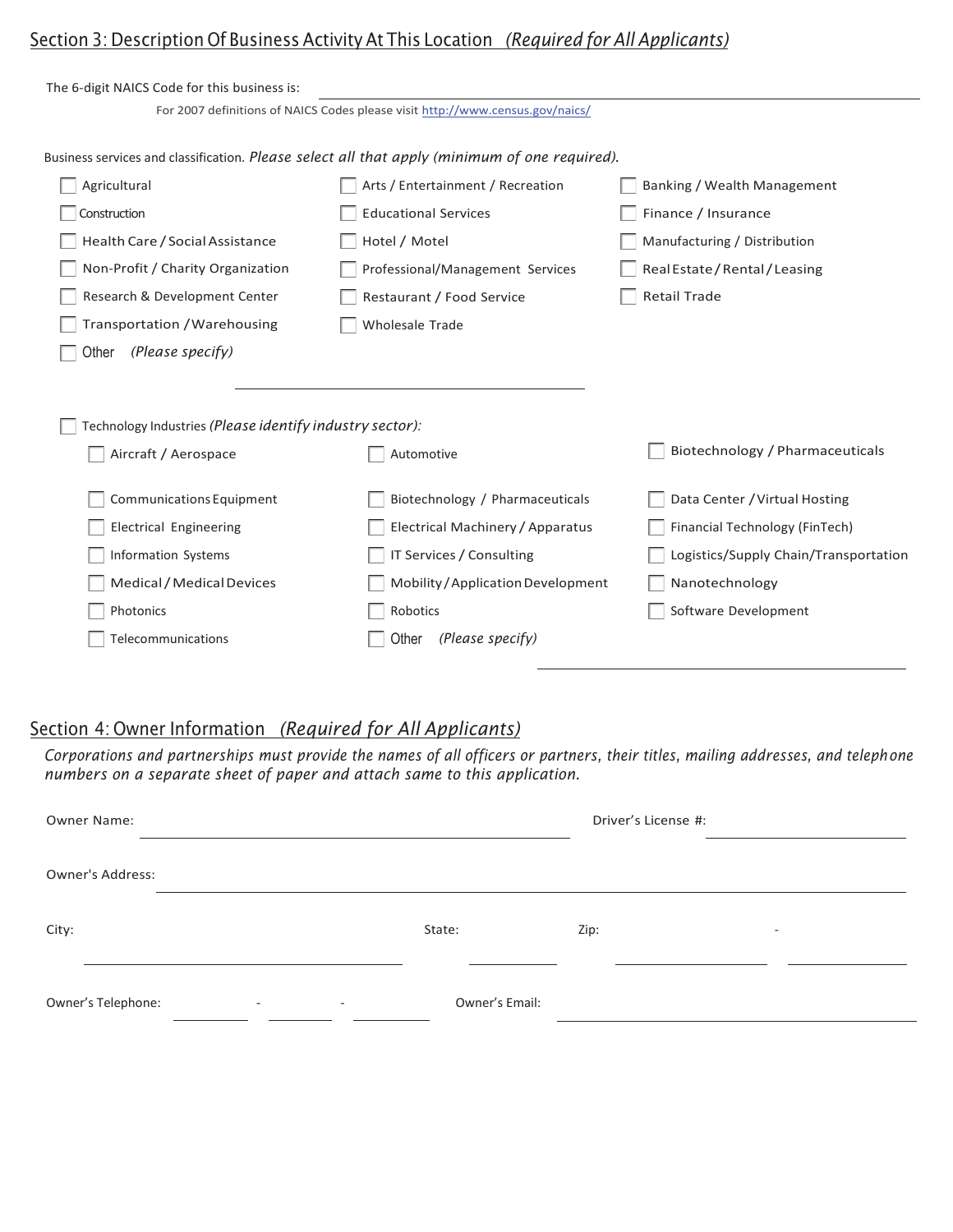#### Section 5: Local BusinessContactInformation *(Required for All Applicants)*

All applicants must provide the following information for an authorized representative who will be physically located at the address *reflected in Section 2 of this form.*

| <b>Contact Name:</b>    |                                  |        |      | Title:                                                                          |  |
|-------------------------|----------------------------------|--------|------|---------------------------------------------------------------------------------|--|
| <b>Mailing Address:</b> |                                  |        |      |                                                                                 |  |
| City:                   |                                  | State: | Zip: | the contract of the contract of the contract of the contract of the contract of |  |
| Telephone:              | and the first state of the state | Email: |      |                                                                                 |  |

### Section 6: Calculation of Annual Occupation Tax *(Required for All Applicants)*

Your City of Alpharetta Occupational Tax is calculated based upon the number of full-time equivalent employees (FTEs) at this location. For the purposes of this form, two part-time employees shall constitute one full-time employee. A full-time employee shall *be defined as anyone working a minimum of 30 hours per week.*

Employee means an individual whose work is performed under the direction and supervision of the employer and whose employer withholds FICA, federal income tax, or state income tax from such individual's compensation or whose employer issues to such individual for purposes of documenting compensation a form I.R.S. W-2, but not a form I.R.S. 1099. The term employee also includes owners, partners, officers, or managers who work for a business, whether or not such person is salaried.

| <b>Application Date</b> | Month: | Day:                         | 20 | <b>Total FTEs</b> | Tax Due                            |
|-------------------------|--------|------------------------------|----|-------------------|------------------------------------|
|                         |        |                              |    | $1$ to $4$        | \$100                              |
| FTEs at Location:       |        | Minimum of 1                 |    | 5 to 10           | \$175                              |
| Tax Due:                | \$     | From Table at Right          |    | 11 to 25          | \$300                              |
| Prorate                 | \$     | If Applicable                |    | 26 to 49          | \$450                              |
| Administrative Fee:     |        | Mandatory for All Applicants |    | 50 and Above *    | $$150 + $7$ per FTE                |
| Total Due*:             | \$     | Please Pay This Amount       |    |                   | The maximum tax amount is \$10,000 |

*\* The totalamountduewillbedeterminedbyaddingtheappropriate "Tax Due" based upon your FTEs at this location as noted in the column at the far right above and the \$50 Administrative Fee. The resulting sum should be noted in "Total Due" above.*

#### Section 7: Licensed Professionals

Practitioners of certain professions are subject to licensure by the Professional Licensure Division of the Office of the Georgia Secretary of State. To determine if your business is subject to such licensure, please visit the Secretary of State's website at [www.](http://www/) *sos.state.ga.us or contact the Professional Licensure Division at 478-207-2440.*

If the business for which this application is being submitted is subject to licensure by the State of Georgia, a copy of the current state license for the business must be provided and attached to your application at the time of submittal in order for your application to *be processed.*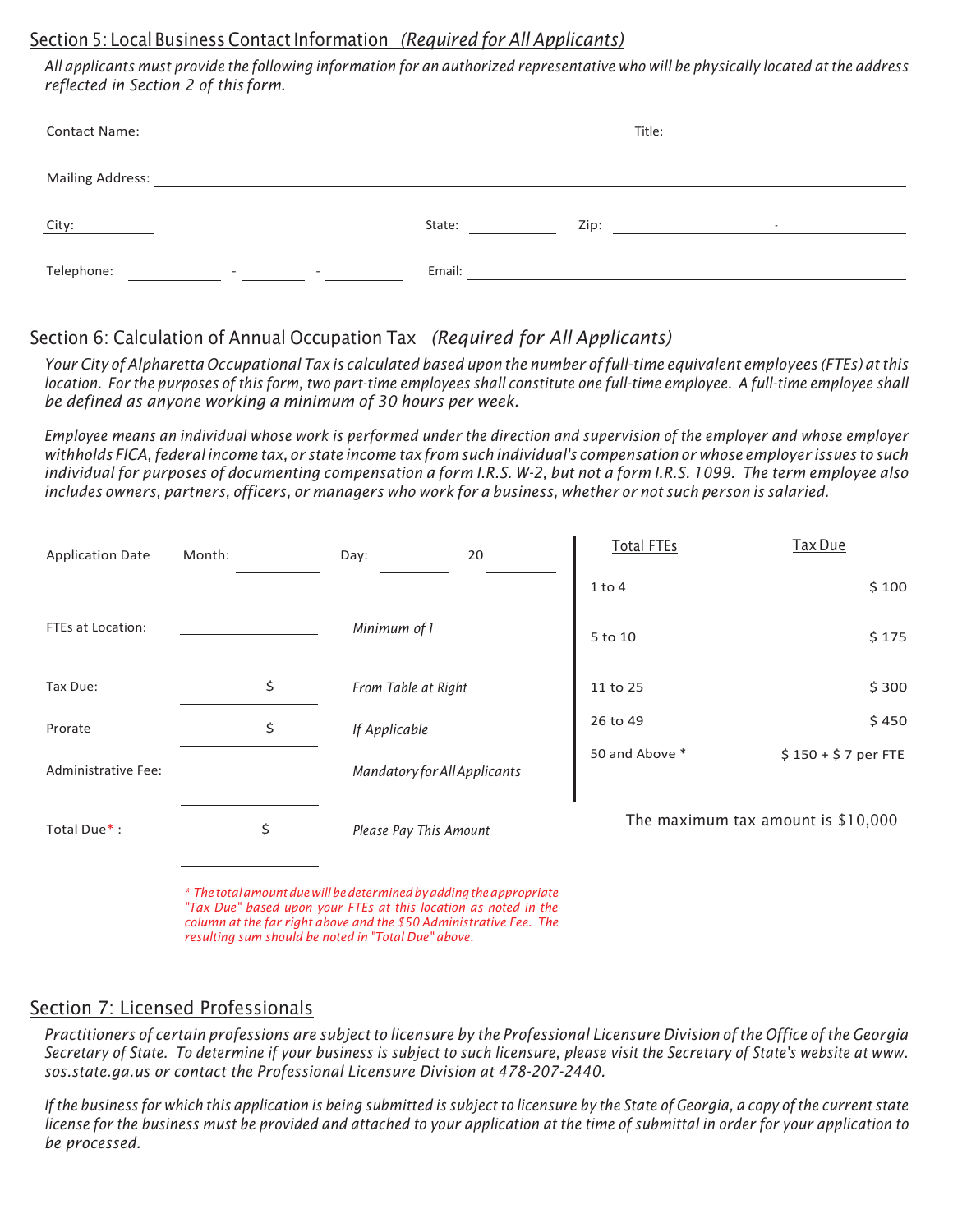#### Section8:SanitationAndRecycling *(Required for All Applicants)*

The City of Alpharetta requires that all businesses recycle a minimum of 25% of the solid waste that they produce. This includes *paper,glass,aluminum, cardboard,and metal. TheCity enforces thisordinance by randomon-siteauditing ofbusinesses.*

| Company Providing Sanitation and Recycling Service: |        |      |  |
|-----------------------------------------------------|--------|------|--|
|                                                     |        |      |  |
| <b>Mailing Address:</b>                             |        |      |  |
|                                                     |        |      |  |
| City:                                               | State: | Zip: |  |
|                                                     |        |      |  |

#### Section 9: Swear andAttest *(Required for All Applicants)*

By completing and submitting this Application for Occupational Tax Certificate I, as a duly authorized agent of the applicant, do hereby swear and attest that all information provided herein is complete and accurate to the best of my knowledge. I and the applicant business agree to abide by all ordinances, rules, and regulations of the City of Alpharetta and acknowledge that City of Alpharetta personnel may enter my commercial property for purposes of inspection and to verify compliance with all applicable ordinances, rules, and regulations. I understand that any false *statements on this application shall void the Occupational Tax Certificate.*

Authorized Agent Name (Please Print):

Signature: Date:

*The City is required by Georgia law to obtain a copy of Verifiable Identification (e.g. driver's license) with this application.*

#### Payment And Submittal Instructions

Payment of Occupational Taxes may be made to the City of Alpharetta in the form of cash, check, or credit card (American Express, Master Card, or Visa only). Checks must be made payable to "City of Alpharetta."

Certificate of Occupancy (CO) or Safety Inspections: New construction or newly built-out locations must attach a copy of the new CO to this application. Previously occupied locations will require a New Business License Fire and Life Safety Inspection, the inspection will be conducted after initial set up of the business and not of an empty space. Questions may be directed to 678-297-6272. To request an inspection, please complete the form located at: [https://www.alpharetta.ga.us/government/departments/public-safety/fire-marshal/](https://www.alpharetta.ga.us/government/departments/public-safety/fire/fire-prevention-permits/inspections-request) [inspections-request form](https://www.alpharetta.ga.us/government/departments/public-safety/fire/fire-prevention-permits/inspections-request)

If the business involves food service, a copy of your Fulton County Food Service Permit must be attached to your application.

Attach all required additional documentation to your completed application. Incomplete applications and/or those missing any required documentation will be rejected and/or denied.

Complete application packages, including payment, may be mailed or delivered in person between the hours of 8:30 AM and 3:30 PM Monday through Friday to:

City of Alpharetta Business Licenses & Codes Enforcement 2 Park Plaza

Alpharetta, GA 30009 **For additional information, please call (678)** 297-6086.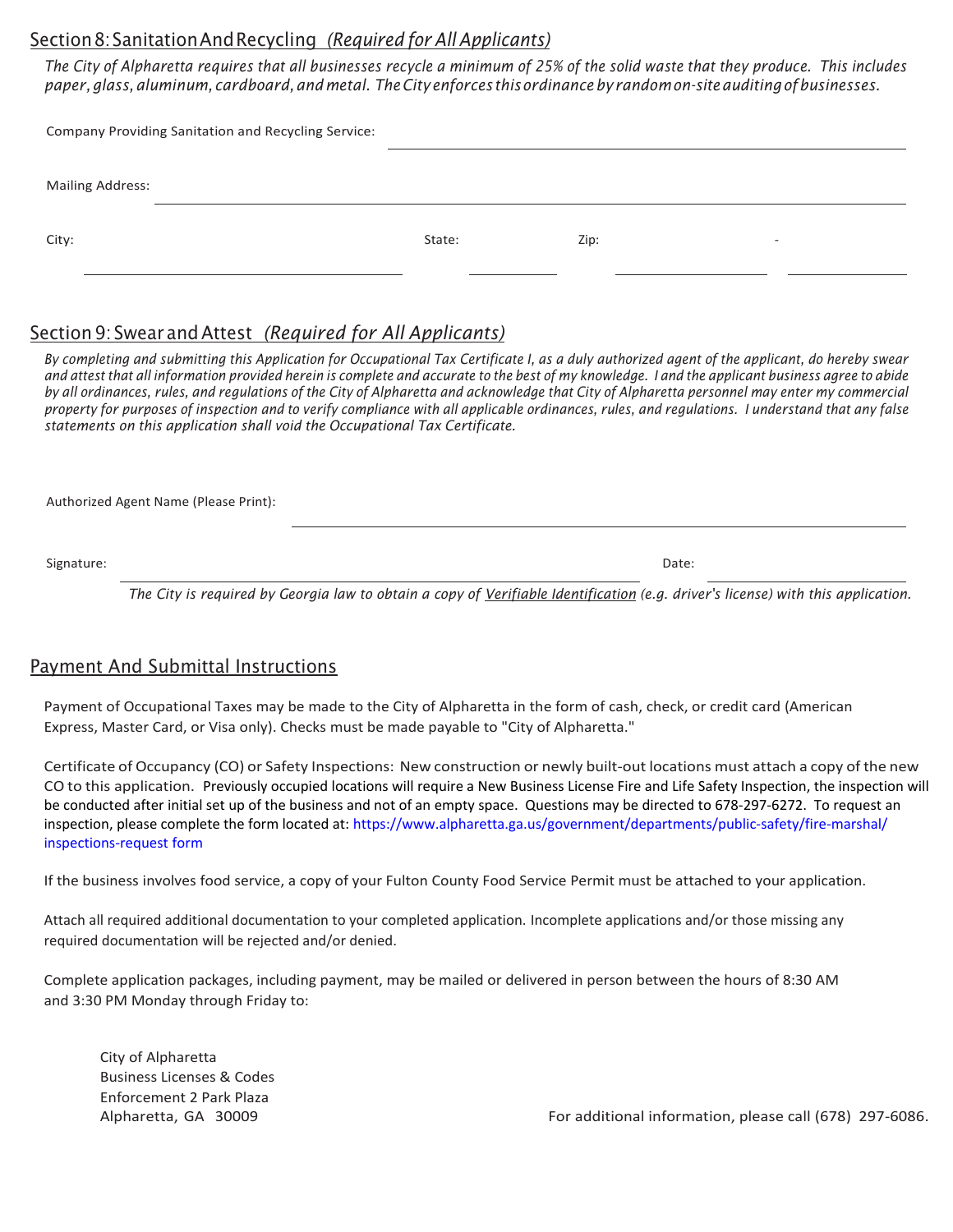# CITY OF ALPHARETTA PRIVATE EMPLOYER AFFIDAVIT PURSUANT TO O.C.G.A. § 36-60-6(d) THIS AFFIDAVIT MUST BENOTARIZED

By executing this affidavit under oath, as an applicant for an Business Occupation License as referenced in O.C.G.A. § 36-60-6 (d), from the City of Alpharetta Georgia, the undersigned applicant representing the private employer indicated below verifies the following with respect to my application for the above mentioned document.

Printed Name Of Private Employer:

Section 1: Please select ONE of the following.

- Employs more than ten (10) employees (total employees for Individual, Firm or Corporation). *Please complete section 2 below and*  $\cap$ *sign/notarize at the bottom.*
- Employs ten (10) or fewer employees (Individual, Firm, or Corporation). *Do not complete Section 2. Please sign/notarize atthe*  $\bigcap$ *bottom.*
- Section 2: The employer has registered with and utilizes the federal work authorization program in accordance with the applicable provisions and deadlines established in O.C.G.A. § 36-60-6(a). The undersigned private employer also attests that its federal work authorization user identification number and date of authorization are as listed below:

Federal Work Authorization User Identification Number **Date Authorization** Date Of Authorization

In making the above representation under oath, I understand that any person who knowingly and willfully makes a false, fictitious, or fraudulent statement or representation in an affidavit shall be guilty of a violation of O.C.G.A. § 16-10-20, and face criminal penalties allowed by such statute.

I hereby declare under penalty of perjury that the foregoing is true and correct.

Executed on  $\begin{array}{c} \begin{array}{c} \n\hline\n20 \quad in \n\end{array}$  (City) (State)

Signature of Authorized Officer or Agent

Printed Name of Authorized Officer or Agent Printed Title of Authorized Officer or Agent

SUBSCRIBED AND SWORN BEFORE ME ON THIS THE \_\_\_ DAY OF \_\_\_\_\_\_\_\_\_\_\_\_\_\_\_\_, 20\_\_\_

NOTARY PUBLIC My Commission Expires